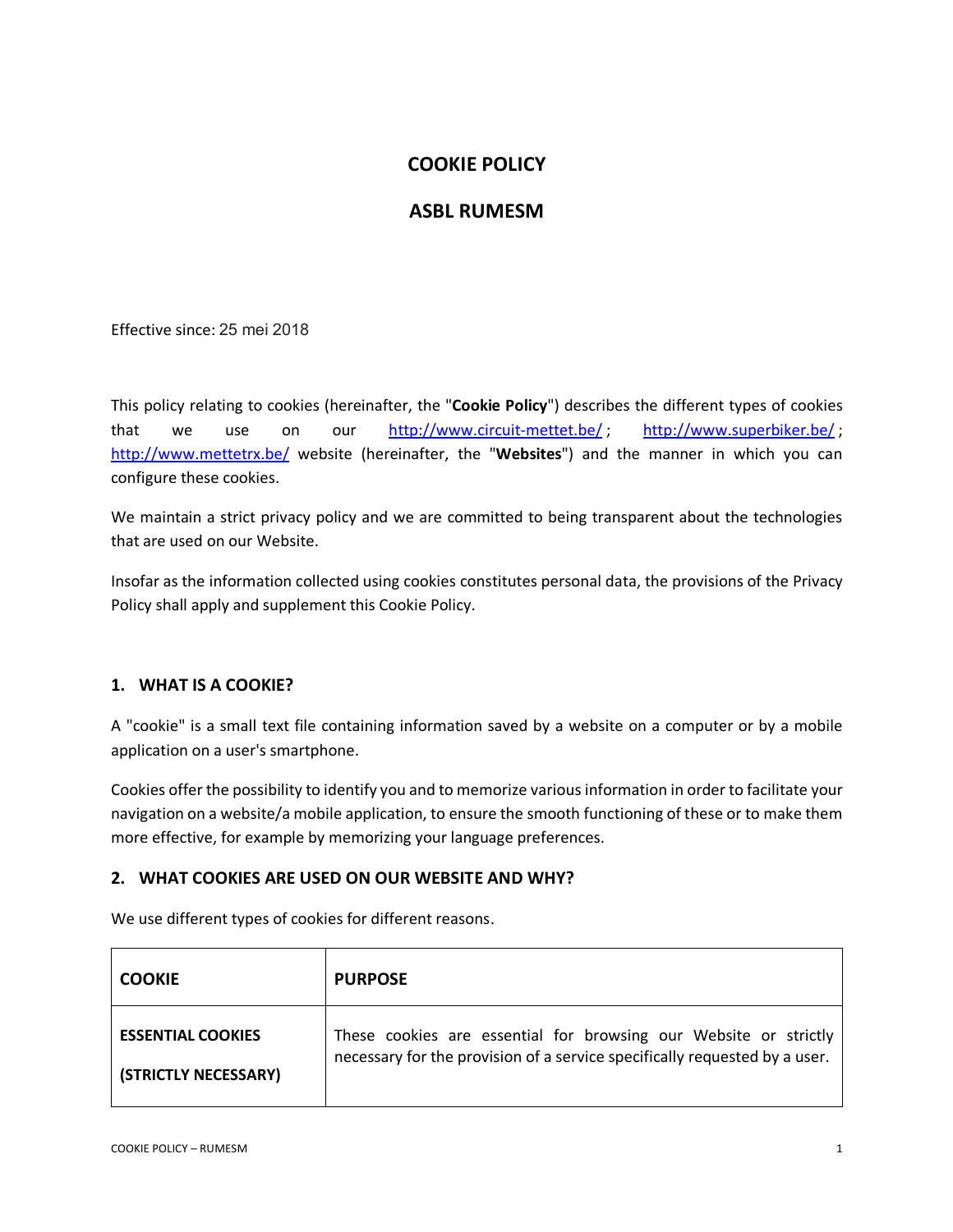|                                          | The removal of this type of cookies can lead to navigation difficulties and<br>is therefore strongly discouraged.                                                                                 |
|------------------------------------------|---------------------------------------------------------------------------------------------------------------------------------------------------------------------------------------------------|
| <b>ANALYTICS COOKIES</b><br>(STATISTICS) | These cookies are used to gather information about your use of the<br>Website, in order to improve the content of the Website, make it more<br>suitable to your needs and increase its usability. |
|                                          | For example, these cookies show us the most visited pages of the<br>Website or help to identify difficulties that may be encountered during<br>navigation.                                        |

# **3. HOW TO CONFIGURE THE COOKIES?**

You can easily delete, disable or accept cookies from our Website at any time by configuring your browser settings.

Each browser (Internet Explorer, Safari, Firefox, Google Chrome, etc.) has its own cookie configuration mode. To learn about the procedure to follow concerning your navigator, visit the site: http://www.allaboutcookies.org/manage-cookies/.

If you use different computers, smartphones and/or tablets, do not forget to configure each device so that each of them corresponds to your preferences regarding cookies.

## **4. WILL OUR WEBSITE STILL WORK WITHOUT COOKIES?**

You will still be able to view our Website, but some interactions may not work normally.

For example, we have a cookie that backs up the products saved in your shopping cart. If you disable this cookie, the selected products will disappear with each new login session.

## **5. OTHER QUESTIONS?**

If you have other questions, contact us:

- by sending an email to the following address: privacy@cirtcuit-mettet.be
- by writing to the following postal address:

### **ASBL RUMESM - Circuit Jules Tacheny**

6, rue Saint Donat 5640 Mettet Belgique